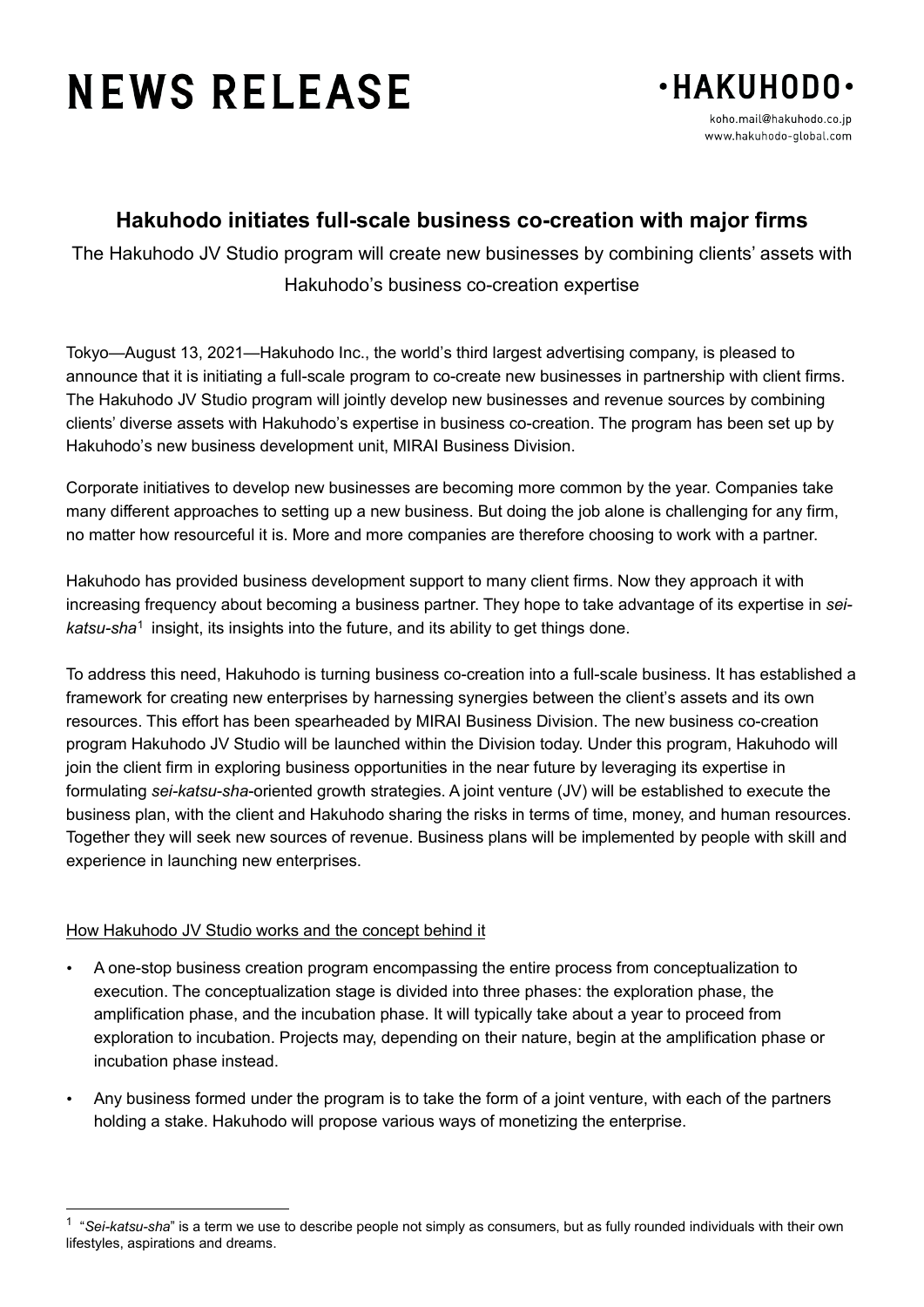- The business should be a completely new one for both companies, not an extension of their existing operations. It should also create new value on the *Sei-katsu-sha* Interface Market (Note).
- The goal is set up some thirty JVs in three years.

Through this initiative, Hakuhodo is taking its commitment to partnership—one of the cornerstones of its philosophy—to a new level. Besides being the client's marketing partner, it will now assume a valuable new role as their partner in business co-creation.

#### Note: The *Sei-katsu-sha* Interface Market

Technological advances like 5G and the Internet of Things (IoT) are creating new interfaces in people's lives by connecting everything they own. These new interfaces expand the potential for new experiences and services. New social structures and markets are emerging as a result. Hakuhodo regards these developments as marking the advent of the "*Sei-katsu-sha* Interface Market." In that conviction, it is working to create new value that links *sei-katsu-sha* more closely to society and companies. https://www.hakuhodo.co.jp/sifm/

#### ■ **About Hakuhodo**

Founded in 1895, Hakuhodo is an integrated marketing solutions company headquartered in Tokyo, Japan. With offices in 20 countries and regions, and over 10,000 specialists working in Japan and around the world, Hakuhodo is the world's third largest advertising agency according to *Ad Age*'s "Agency Report 2021." The company is the core agency of the Hakuhodo DY Group.

*Sei-katsu-sha* insight is the foundation for Hakuhodo's thinking, planning, and brand building. It reminds us that consumers are more than shoppers performing an economic function. They have heartbeats. They are individuals with distinct lifestyles. Hakuhodo introduced this term in the 1980s to emphasize its commitment to a comprehensive, 360-degree perspective on consumers' lives.

With *sei-katsu-sha* insight as its cornerstone, Hakuhodo combines creativity, integrative capabilities, and data and technology to play a leading role in evolving companies' marketing activities and generating innovation for the completely digitalized era. This enables the company to impact and provide value to *sei-katsu-sha* and society.

Renowned for its creativity, Hakuhodo has won the Grand Prix at Cannes Lions International Festival of Creativity twice, and was named Network of the Year at ADFEST 2021.

To learn more, visit: www.hakuhodo-global.com

Media contacts: Corporate Public Relations Division koho.mail@hakuhodo.co.jp